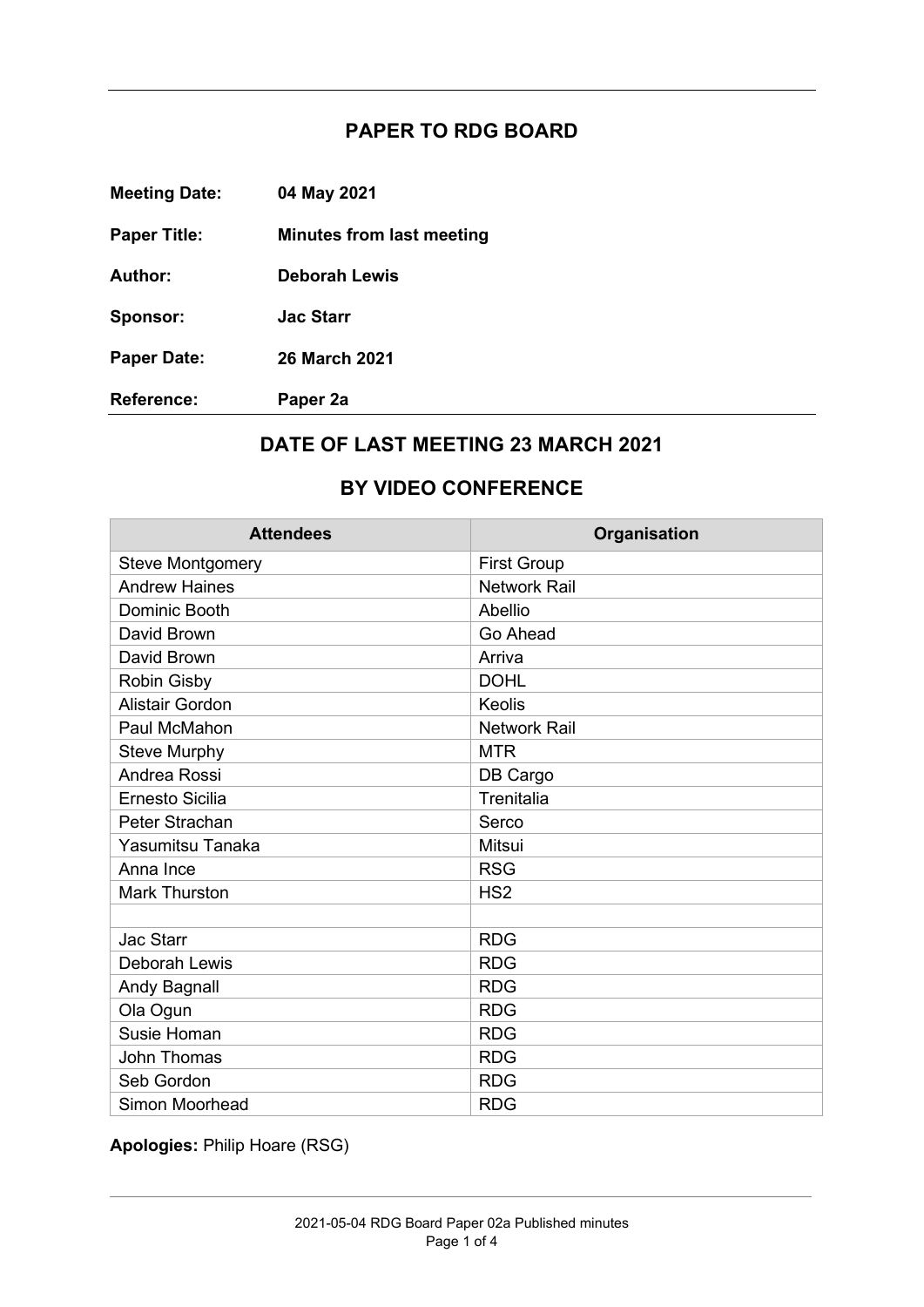## **MINUTES OF LAST MEETING**

| Item No. | <b>Approval of record</b>                                                                           |
|----------|-----------------------------------------------------------------------------------------------------|
| 1        | The minutes were accepted as a true and accurate record of the last meeting<br>on 09 February 2021. |

| Item No.         | <b>RDG activity update</b>                                                                                                                                                                                                                                                                                                                                                                                                                                                                                                                                                                                                                                                                                                                                                                                                          |
|------------------|-------------------------------------------------------------------------------------------------------------------------------------------------------------------------------------------------------------------------------------------------------------------------------------------------------------------------------------------------------------------------------------------------------------------------------------------------------------------------------------------------------------------------------------------------------------------------------------------------------------------------------------------------------------------------------------------------------------------------------------------------------------------------------------------------------------------------------------|
|                  | Chair Report - Steve Montgomery (SM) updated members on recent key<br>engagement, including a meeting with DfT Permanent Secretary Bernadette<br>Kelly last week to discuss the White Paper. It is hoped that the paper will be<br>published in May 2021. A meeting with the Rail Minister focused on whole<br>industry reform, in particular workforce reform in the context of ongoing<br>dialogue between OGs, NR and TUs at RIRG. An enabling framework has now<br>been agreed via RIRG. SM committed to share further feedback in coming<br>weeks.                                                                                                                                                                                                                                                                             |
|                  | Deputy Chair Report - Andrew Haines (AH) noted that the WISP call for<br>evidence has been delayed due to the White Paper; a technical call for<br>evidence is instead being looked into which does not break pre-election period<br>rules. AH advised of issues surrounding recent RMT announcements on<br>potential strike action; Network Rail have reaffirmed their commitment to the<br>RIRG.                                                                                                                                                                                                                                                                                                                                                                                                                                  |
| $\boldsymbol{2}$ | RSG Update - Anna Ince (AI) updated on the 3 March announcement from<br>BEIS SoS that the Industrial Strategy Committee has been disbanded,<br>meaning there are no longer any sector deals. Attention in RSG is therefore on<br>the 'build back better' plan; BEIS and DfT have advised this is focused on high<br>quality infrastructure and planning for growth. The RSG Business Plan aligns<br>with those priorities, making clear how outcomes on areas like decarbonisation<br>and levelling up will be delivered, and is now available to anyone who wishes<br>to read it. Al advised of a brand and logo refresh, for which DfT and BEIS<br>recommended a strapline demonstrating industry and government working in<br>partnership. The suggested logos are currently being reviewed; AI invited<br>comment from members. |
|                  | CEO Report - Jac Starr (JS) highlighted the first meeting of People Strategy<br>Board (PSB). RDG has had discussions both internally and with some PSB<br>members, to ensure its aim and remit are clear and appropriate for both the<br>current and future industry context. JS and Andy Bagnall (AB) will join the next<br>meeting to underline the importance of the Board and the need to ensure its<br>effectiveness. It was agreed that a pulse check on PSB's progress would help<br>ensure it was on track and outputs are being delivered.                                                                                                                                                                                                                                                                                 |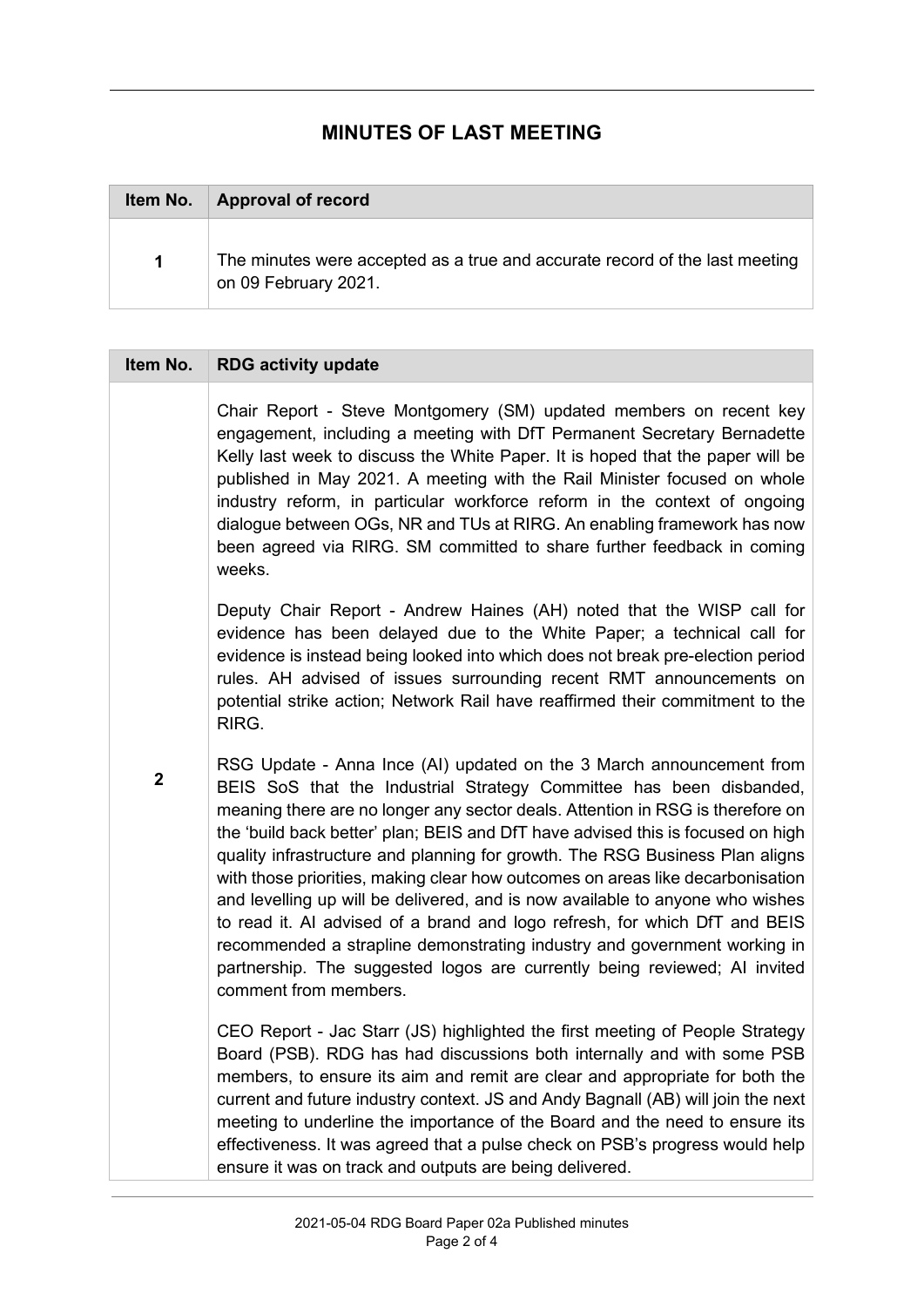| 2103.01 | RDG to review the outcomes of the People<br>Strategy Board after the second meeting,<br>and return to RDG Board | <b>JS/AB</b> | May 2021 |
|---------|-----------------------------------------------------------------------------------------------------------------|--------------|----------|
|---------|-----------------------------------------------------------------------------------------------------------------|--------------|----------|

| Item No. | <b>HS2 update</b>                                                                                                                                                                                                                                                                                                                                                                                                                                                                                                                                                                                                                                                                                                                                                                                                                                                                                                       |            |          |
|----------|-------------------------------------------------------------------------------------------------------------------------------------------------------------------------------------------------------------------------------------------------------------------------------------------------------------------------------------------------------------------------------------------------------------------------------------------------------------------------------------------------------------------------------------------------------------------------------------------------------------------------------------------------------------------------------------------------------------------------------------------------------------------------------------------------------------------------------------------------------------------------------------------------------------------------|------------|----------|
| 3        | Mark Thurston (MT) provided an update to members. HS2 Minister Andrew<br>Stephenson is invested in the project and has committed to providing bi-annual<br>updates to Parliament; the latest was issued 23/3/21 and may generate media<br>coverage. MT summarised latest progress on Phase 1, which is due for<br>completion between 2029-2033, highlighting the 15,000 workers now<br>employed on the project over 300 sites between London and Birmingham; and<br>gave an update on Phase 2. Phase 2a achieved Royal Assent in February 2021<br>with procurement and construction activity to increase over the coming two<br>years. Phase 2b includes an IRP announcement by the Spring with a way<br>forward for the Easter Leg, and the Western Leg is in development for Q1 2022<br>deposit in Parliament. Spring/Summer 2021 work includes Curzon Street,<br>Rolling Stock and the Chiltern Tunnel TBM's launch. |            |          |
|          | Members discussed the right time for RDG to provide more public support for<br>HS2. MT noted that the public narrative around HS2 should begin to shift in<br>recognition of its significant benefits around levelling up, greater capacity, and<br>decarbonising the economy; but there was agreement on the need and<br>importance of an integrated industry narrative to underline those benefits. MT<br>will continue to provide quarterly progress updates to RDG Board.                                                                                                                                                                                                                                                                                                                                                                                                                                           |            |          |
| 2103.02  | RDG and HS2 to work together on<br>integrated narrative                                                                                                                                                                                                                                                                                                                                                                                                                                                                                                                                                                                                                                                                                                                                                                                                                                                                 | Seb Gordon | May 2021 |

| <b>Freight Update</b>                                                                                                                                                                                                                                                                                                                                                                                                                                                                                                                                                                                                              |
|------------------------------------------------------------------------------------------------------------------------------------------------------------------------------------------------------------------------------------------------------------------------------------------------------------------------------------------------------------------------------------------------------------------------------------------------------------------------------------------------------------------------------------------------------------------------------------------------------------------------------------|
| Andrea Rossi (AR) and John Thomas (JT) provided a freight update. JT<br>highlighted that rail freight is a success story, providing large social and<br>economic benefits across the country. Research carried out by Deloitte<br>estimates £2.5bn worth of benefit is generated by rail freight annually, with 90%<br>being outside of London and the South East. Freight volumes fell by more than<br>40% at the start of the pandemic but are now back to around pre-Covid levels<br>with FOCs keen to build on that success, with the support of RDG Board - a<br>whole industry approach will help maximise benefits for all. |
| AR took members through FOCs' key priorities including:                                                                                                                                                                                                                                                                                                                                                                                                                                                                                                                                                                            |
| Safety – including the condition of freight vehicles and derailment risks,<br>$\bullet$<br>Covid-19 fatigue and how to engage in a changing workforce whilst<br>positively influencing a safety-first attitude.                                                                                                                                                                                                                                                                                                                                                                                                                    |
|                                                                                                                                                                                                                                                                                                                                                                                                                                                                                                                                                                                                                                    |